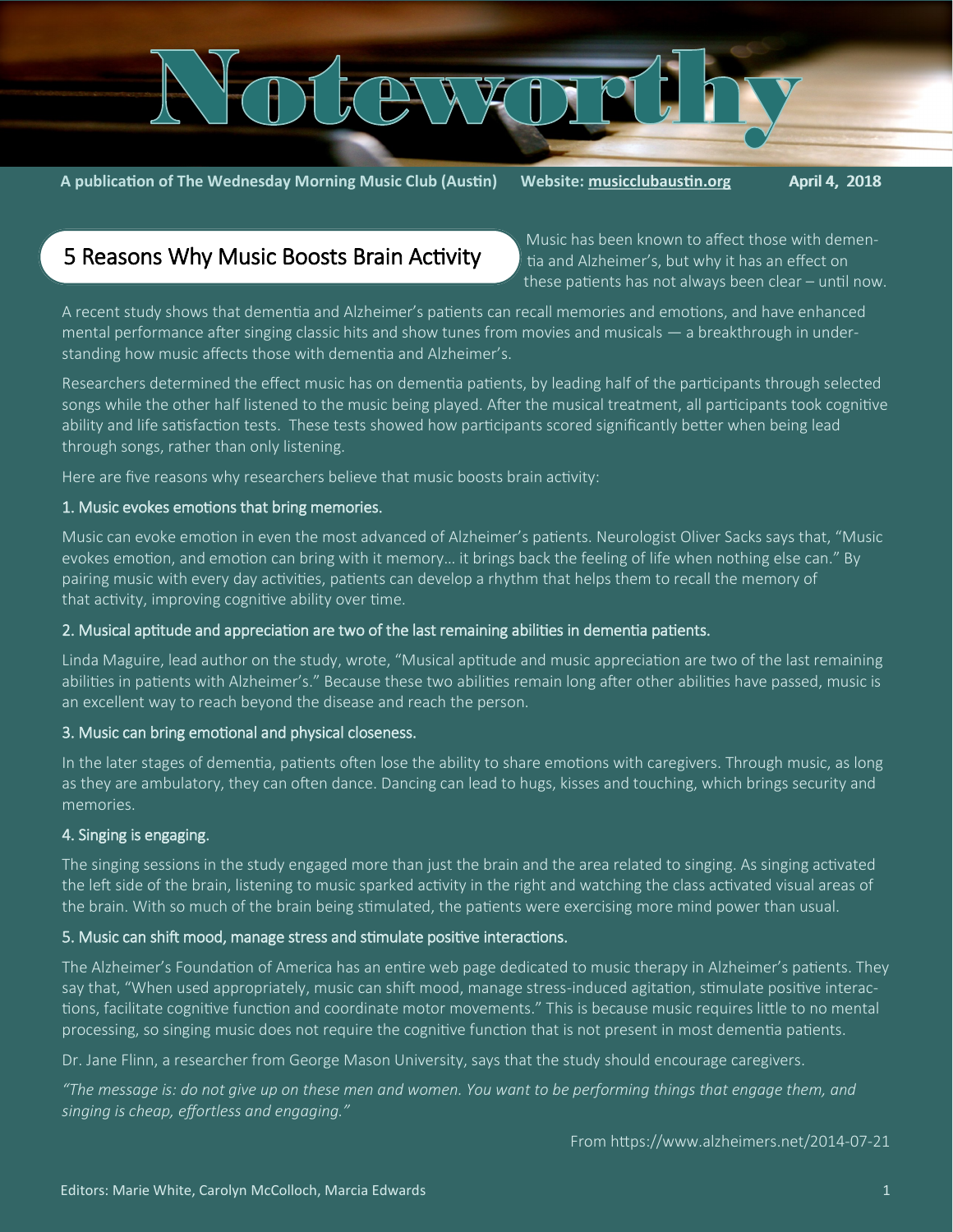# President's Message

## Janie Keys



#### *Outreach and music: Good works*

Some of our members do volunteer work in retirement and long term care centers. They bring music to those residents, and many times the music reaches those with dementia or Alzheimer's. Carolyn McColloch is one such member who plays for singalongs at Beth Israel. She relates her experience with enthusiasm. "It is so

meaningful to them and gives their caregivers some respite. In the past, one woman burst into tears as we were singing 'I Remember You Always.' Singing triggers memories, and Ann (we never know last names) remembered something from her past. The volunteers lead the songs, and sometimes everyone ends up dancing!"

Music Outreach Co-Chair Charles Palmer reported there were eight members who filled out the music outreach form. In the space of a year, the total number of volunteer hours given by those members was 412.(!)

Member Joy Gooden alerted me to an organization called SWAN SONGS. This non-profit group began in the early nineties when Austin musician Christine Albert and psychotherapist Gaea Logan began organizing private concerts for those who were terminally ill or nearing the end of life. This group "brings to the home or health care facility intimate personalized concerts that enable the patient, family and friends to focus beyond the illness and come together through the medium of music." All styles of music are offered. Find out more about this very worthwhile organization by going to <http://www.swansongs.org/>

*Looking ahead:* Don't miss the Pops program on April 4th. Elizabeth Lerner, Co-Chair of Hospitality Committee, would like for you to know there will be something different this year: a new seating arrangement instead of tables. Light refreshments will be served in the adjoining room after the meeting. Please plan to join us for lemonade and cookies. For a preview, go to [http://www.kmfa.org/](http://www.kmfa.org/events) [events](http://www.kmfa.org/events) (choose classical live). The updated program will be emailed to you, along with parking information, the day before the program.

## Events Calendar



#### Metropolitan Opera in local Cinemas - [https://www.metopera.org/Season/In](https://www.metopera.org/Season/In-Cinemas/)-Cinemas Mar. 31 @ 11:55 PM

*Cosí fan tutte* by Wolfgang Amadeus Mozart. A winning cast comes together for Phelim McDermott's clever vision of Mozart's comedy about the sexes, set in a carnival-esque, funhouse environment inspired by 1950s Coney Island—complete with bearded ladies, fire eaters, and a Ferris wheel. Manipulating the action are the Don Alfonso of Christopher Maltman and the Despina of Tony Award–winner Kelli O'Hara, with Amanda Majeski, Serena Malfi, Ben Bliss, and Adam Plachetka as the pairs of young lovers who test each other's faithfulness. David Robertson conducts.

#### Austin Ballet - balletaustin.org

#### Apr. 6 & 7 @ 8:00 PM, Apr. 8 @ 3:00 PM – The Long Center

*Exit Wounds: Sharing Stories of Courage.* World premiere commissioned by Dr. Beverly Dale. When loss rips through you—and when life takes from you—transcendence requires courage. In this most personal of works, Stephen Mills explores what it is to acknowledge human fear, yet ultimately choose courage. *Exit Wounds* explores situations in Mills' life in which he witnessed acts of courage that altered his personal perspective. Chapter 1: FIELDS, choreography by Stephen Mills, music by Graham Reynolds; Chapter 2: FOUR MORTAL MEN, choreography Stephen Mills, music Claude Debussy; Chapter 3: TRUTH REVEALED BY TIME, choreography by Stephen Mills, music by Joby Talbot and Bryce Dessner.

#### La Follia Austin Baroque - lafollia.org

Apr. 7 @ 8:00 PM & Apr. 8 at 3:00 PM – Redeemer Presbyterian Church, 2111 Alexander Avenue

*Concertos* by J. S. Bach featuring Anton Nel. The fifth and final concert in La Follia's all-Bach concert season features the incomparable Anton Nel performing on harpsichord. Featured works with Mr. Nel are the *Triple Concerto* and the *Harpsichord Concerto in E Major*. Stephen Redfield, concertmaster, will perform the *Concerto in A minor.* Marcus McGuff, Baroque flute, and Mr. Redfield will join Mr. Nel on the *Triple Concerto*. All works are accompanied by the La Follia String Ensemble.

#### Austin Chamber Music – austinchambermusic.org

#### April 7 @ 7:30 PM – First Presbyterian Church, 8001 Mesa Drive

*Ardent Aries – Saturday Synchronism Concert.* Program: *Piano Trio No. 44 in E Major* by Joseph Haydn: *Chaconne in C minor for Violin and Piano*  by J. S. Bach/arr. by Felix Mendelssohn; *Trio élégiaque No. 2, Op. 9*. Featuring Sandy Yamamoto, violin; Amy Levine-Tsang, cello; Michelle Schumann, piano.

#### Austin Symphony – austinsymphony.org

#### April 13 & 14 @ 7:59 PM – The Long Center

Beethoven's *Fifth.* Hear one of most recognizable pieces in the classical repertory, Beethoven's *Symphony No. 5!* This is one you don't want to miss. The evening will begin with an upbeat piece written by American composer Michael Torke. The ASO will then play Leonard Bernstein's *Serenade.* ASO Music Director, Peter Bay, had this to say about the piece, "Perhaps his greatest concert work!" It was inspired by Plato's *Symposium.* Guest violinist Vadim Gluzman will return to Austin to perform the *Serenade* after his monumental performance of the Tchaikovsky *Violin Concerto in D major, Op. 35* in 2013 when he received standing ovations between movements and then a record breaking 4 ovations!

2018 Giving Day Please consider donating on Thursday, April 5, between 8 AM and 8 PM, to Opera in the Ozarks by way of North West Arkansas Gives. Go to [www.nwagives.org](http://www.nwagives.org) and select Opera in the Ozarks at Inspiration Point. If the 5 states of South Central NFMC raise \$7,000, then  $N$ WA will add a \$400 bonus.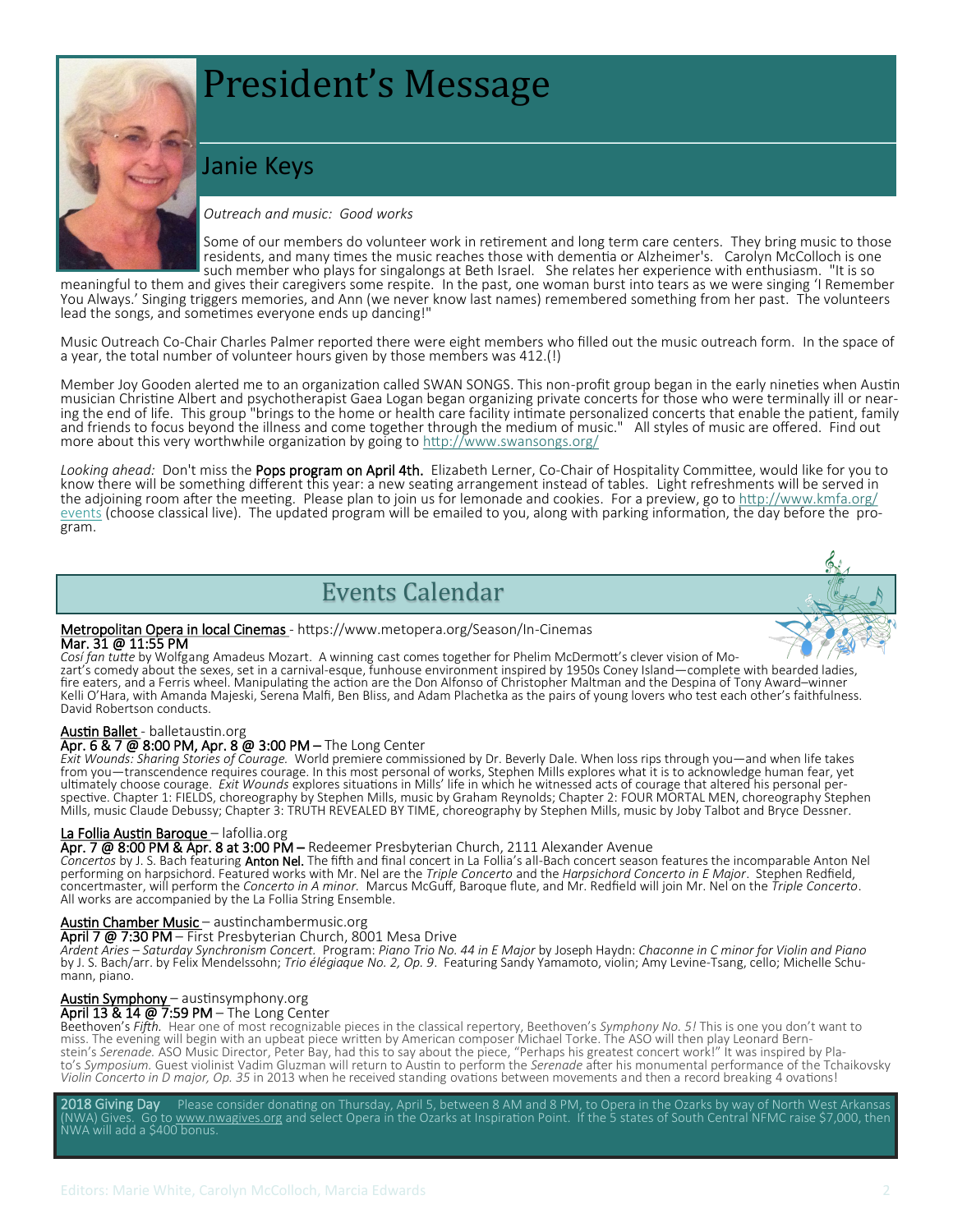## ABOUT OUR PERFORMERS

#### Silver Strings Orchestra – Catherine van Zanten, director

Catherine plays violin with the Balcones Community Orchestra, the Cat Mountain String Quartet, and Round Rock Symphony (she is a past member of their Board of Directors). She has played with the New Orleans Summer Pops, the Lake Charles Symphony, the Acadiana Symphony, the Memphis Symphony, the Baton Rouge Symphony and Jackson Symphony as well as with the Austin Civic Orchestra and Austin Philharmonic. She is the director of the Silver Strings Orchestra which plays weekly concerts in area retirement homes, hospitals, and churches. She studied at the Juilliard Preparatory School, at the University of Illinois and with Franco Gulli at the Academia Chigiana in Siena, Italy. Catherine has a Bachelor's and Master's of Music in Violin Performance. She has taken Suzuki teacher training and teaches Suzuki and traditional violin and viola in her home studio.

#### Suzy Gallagher, soprano

I have a degree in Secondary Education with credentials in Math, English, and Speech from Loyola in New Orleans. Later I added Library Science certification and finally a Master's degree in Computer Science from the University of Louisiana at Lafayette. I came to Austin in 1988 to teach Computer Science at the University of Texas. Twelve years later I left UT. In the meantime my husband, Kit Thompson, and I had opened our own business and worked together every day. We retired in 2007. Finally life began for us. We joined WMMC in 2008 and have been singing our way through life ever since.

#### Kit Thompson, tenor

Kit Thompson was born in Wink, Texas, grew up in Midland, and first came to Austin in 1959 to attend The University. He dropped out fairly quickly. After learning better, he returned to UT in 1964, graduating in 1968 with a Bachelor's in Anthropology and minor in Geology. He has remained in Austin since, working in sales, photography, manufacturing and banking. A lifelong interest in music began to blossom in 2007 with retirement, when he joined the Dell Tones (JCC) and WMMC, and began learning to sing. He eagerly continues to progress, with much yet to learn. He thanks all of you for your support and encouragement.

#### Marcia Edwards, reader

My education includes a B.A. in French from the University of Illinois, an M.A. in Teaching English as a Second language from UCLA, and a Ph.D. in Linguistics from UT Austin. George and I have been Austin residents since 1983, and our 2 children were born and raised here. I have loved to read since I was in elementary school, and I was thrilled when both of our children took to reading with enthusiasm. I hope that WMMC members enjoy the inclusion of poetry in our programs as much as I do.

#### Sarah Harriman, reader

Sarah was raised in Wichita Falls and graduated from Texas Technological College (before it became Teas Tech University) with a B.A. in Government. In her professional life she was an administrative assistant. Work was interesting but allowed her time to pursue her interest in Scottish County Dancing. She plays viola de gamba, but still doesn't like practice. Sarah feels continued learning is very important as we grow older so her most recent diversion is African hand drumming. It keeps her humble and entertained.

#### Charles Palmer, baritone

Charles is a native Austinite, former Peace Corps Volunteer and retired government employee. He holds a BA and MA degree from the University of Texas and a PhD in Latin American Geography from the University of Florida. He has lived for extended periods of time in Bolivia, Colombia, Haiti and the Dominican Republic. Charles' musical experience includes singing in church choirs and in several civic choruses in Austin. He studies voice with Professor David Small of the University of Texas Butler School of Music and performs regularly with his pianist friend and colleague, Kathryn Govier, at retirement homes and similar venues in the Austin area.

#### Kathryn Govier, piano

I started music lessons at age 4 and "cut my eye-teeth on Bach." I was lucky to have a piano teacher who stressed the classics. I earned a Bachelor of Music, piano major (1971), and I've used my skills as accompanist and collaborator as well as soloist. I work with Charles Palmer through the Butler School of Music Outreach Program giving retirement home programs. My professional job was teacher of the handicapped. I spent 3 years in Marrakesh, Morocco, working with handicapped children as Peace Corps Volunteer (1987-1990). I love living in Austin with many wonderful cultural events to attend and participate in.